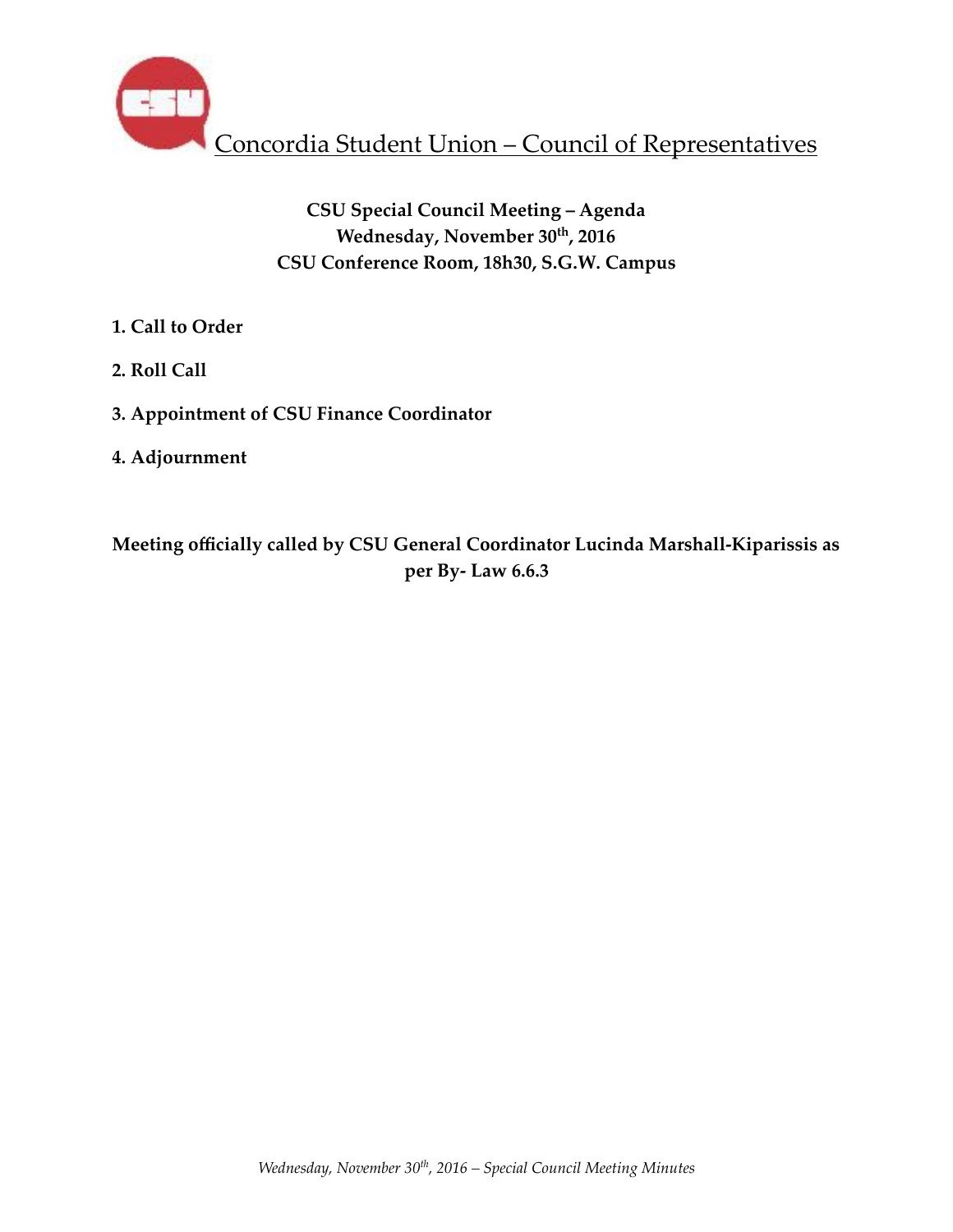

# **CSU Special Council Meeting – Minutes** Wednesday, November 30<sup>th</sup>, 2016 **CSU Conference Room, 18h30, S.G.W. Campus**

## **1. CALL TO ORDER**

Meeting is called to order at 18h35.

We would like to acknowledge that Concordia university is on the traditional territory of the Kanien'keha:ka (Ga-niyen-gé-haa-ga), a place which has long served as a site of meeting and exchange *amongst nations. Concordia recognizes, and respects the Kanien'keha:ka (Ga-niyen-gé-haa-ga)* as the *traditional custodians of the lands and waters on which we meet today.* 

#### **2. ROLL CALL**

Council Chairperson: *Caitlin Robinson* Council Minute Keeper: *Rachel Gauthier*

Executives present for the duration of the meeting were *Lana Galbraith* (Sustainability Coordinator), *Rachel Gauthier* (Student Life Coordinator), *Lucy Marshall-Kiparissis* (General Coordinator), *Aloyse Muller* (External Affairs Coordinator), *Marcus Peters*  (Loyola Coordinator), *Sophia Sahrane*  (Academic & Advocacy Coordinator) and *Rami Yahia* (Internal Affairs Coordinator).

Councillors present for the duration of the meeting were *Ahmed Badr* (ENCS), *Sara Betinjaneh* (Arts & Science), Mikaela Clark-Gardner (Fine Arts), Thomas David-Bashore (Arts & Science), Rowan Gaudet (Arts & Science), *Marie-Maxime Gélinas-Delisle* (JMSB), *Bronte Macfarlane* (JMSB), *Agunik Mamikonyan*  (Arts & Science), *Chris6na Massaro* (Arts & Science), *Alexander Milton* (Arts & Science), *Jason Poirier Lavoie* (Arts & Science), *Omar Riaz* (JMSB), *Julia Sutera Sardo* (Arts & Science)*, April Tardif-Levesque* (Arts & Science) and *Robert Young* (Arts & Science).

Councillors absent for the duration of the meeting were *Alaa Alkirbee* (ENCS), Louis Arrou-Vignod (JMSB), *Armani Martel* (Arts & Science), *BriVany Jackson* (Arts & Science), *Mugisha Kakou* (ENCS), *Artem Mikhalitsin* (ENCS), *Veronika Rydzewski* (Arts & Science), *Meissa Thiam* (ENCS).

#### **3. APPOINTMENT OF CSU FINANCE COORDINATOR**

**Jason Poirier Lavoie** moves to enter closed session Seconded by **Marcus Peters**. 

**VOTE**  In favour : 11 Opposed: 0 Abstentions: 0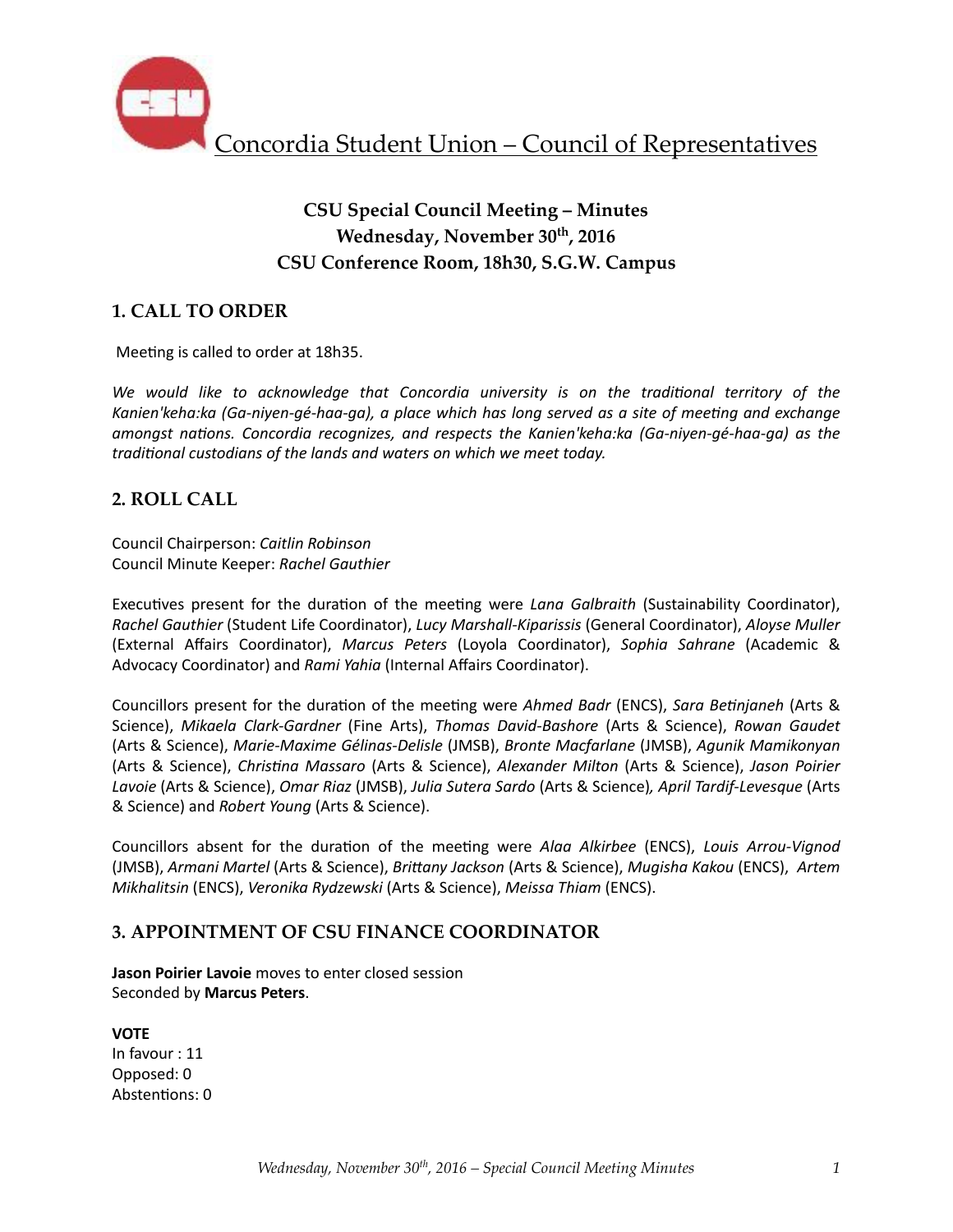

Concordia Student Union – Council of Representatives

*Motion carries.* 

*Meeting enters closed session at 18h40.* 

**Jason Poirier Lavoie** moves to appoint Rachel Gauthier as minute-taker for the duration of the meeting. Seconded by **Marcus Peters**. 

*Motion carries.* 

*Following a vote by secret ballot, Thomas David-Bashore is appointed as the CSU's Finance Coordinator* for the remainder of the 2016-2017 academic year.

**Jason Poirier Lavoie** moves to enter open session. Seconded by **Agunik Mamikonyan**. 

*Motion carries.* 

*Meeting enters open session at 19h40.* 

**Robert Young** moves to ratify the motions carried in closed session. Seconded by **Julia Sutera Sardo**.

**VOTE** In favour : 9 Opposed: 0 Abstentions: 3

*Motion carries.* 

Agunik Mamikonyan: Can we know the vote count?

**Chair**: It is not standard practice to give a vote count that was done in closed session.

**Sophia Sahrane**: Welcomes Thomas, you will be missed as a councillor but I am very happy to have you. I would have been happy for any other councillor as well.

**Thomas David-Bashore**: Finance Committee, let's meet up quickly after the meeting.

#### **5. ADJOURNMENT**

**Marcus Peters** moves to adjourn. Seconded by **Rowan Gaudet**. 

**VOTE**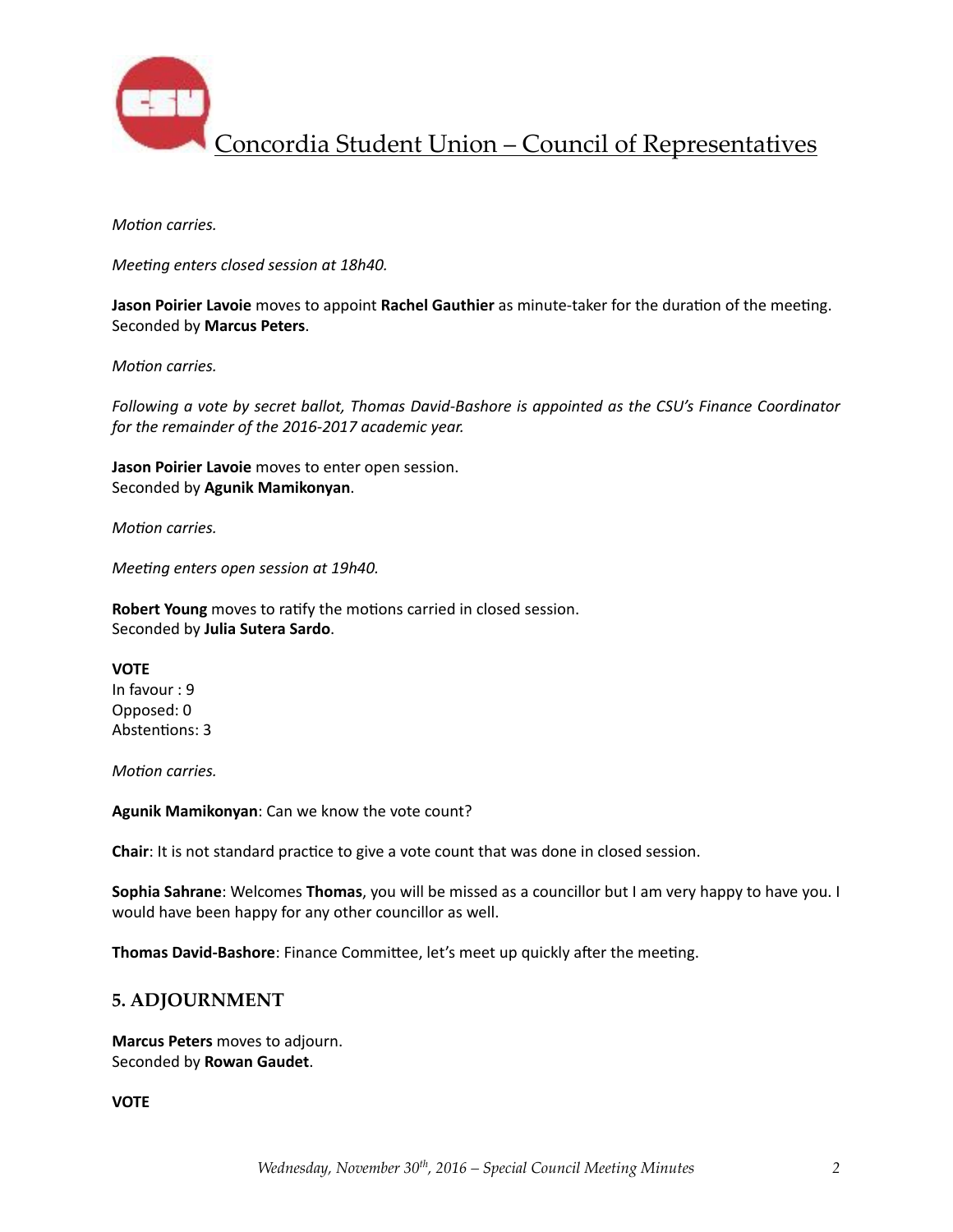

In favour : 13 Opposed: 0 Abstentions: 0

*Motion carries.* 

*Meeting is adjourned at 19h50.*